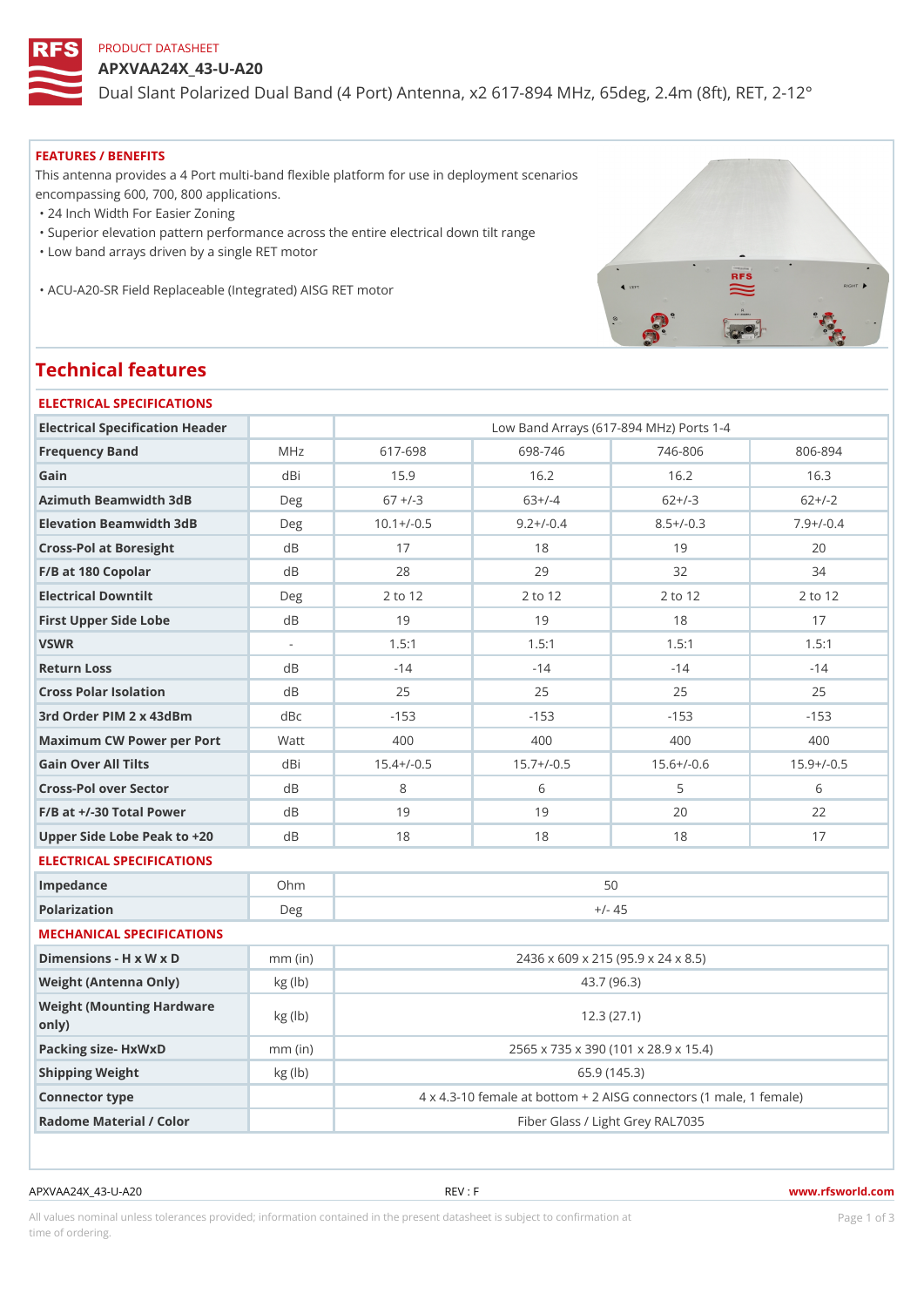# PRODUCT DATASHEET

APXVAA24X\_43-U-A20

Dual Slant Polarized Dual Band (4 Port) Antenna, x2 617-894 MHz, 65d

| TESTING AND ENVIRONMENTAL      |                                     |                             |  |  |  |  |
|--------------------------------|-------------------------------------|-----------------------------|--|--|--|--|
| Temperature Range              | $^{\circ}$ C ( $^{\circ}$ F $\vert$ | $-40$ to 60 ( $-40$ to 140) |  |  |  |  |
| Lightning protection           |                                     | DC Grounded                 |  |  |  |  |
| Survival/Rated Wind Velocikm/h |                                     | 240 (150)                   |  |  |  |  |
| Wind Load @ Rated Wind Front   |                                     | 1428                        |  |  |  |  |
| Wind Load @ Rated Wind Sidb    |                                     | 434                         |  |  |  |  |
| Wind Load @ Rated Wind ReaN    |                                     | 1544                        |  |  |  |  |
| ORDERING INFORMATION           |                                     |                             |  |  |  |  |

| Order No.             | Configuration                                                               |            | Mounting HardwaMeunting pipe DiameStheirpping Weight |
|-----------------------|-----------------------------------------------------------------------------|------------|------------------------------------------------------|
| $APXVAA24X_43-U-NA20$ | $ACU-A20-SR$ Field $RBM4@-5E$ Beam tilt kit $60-120$ mm<br>RET included (1) | (included) | 65.9 Kg                                              |